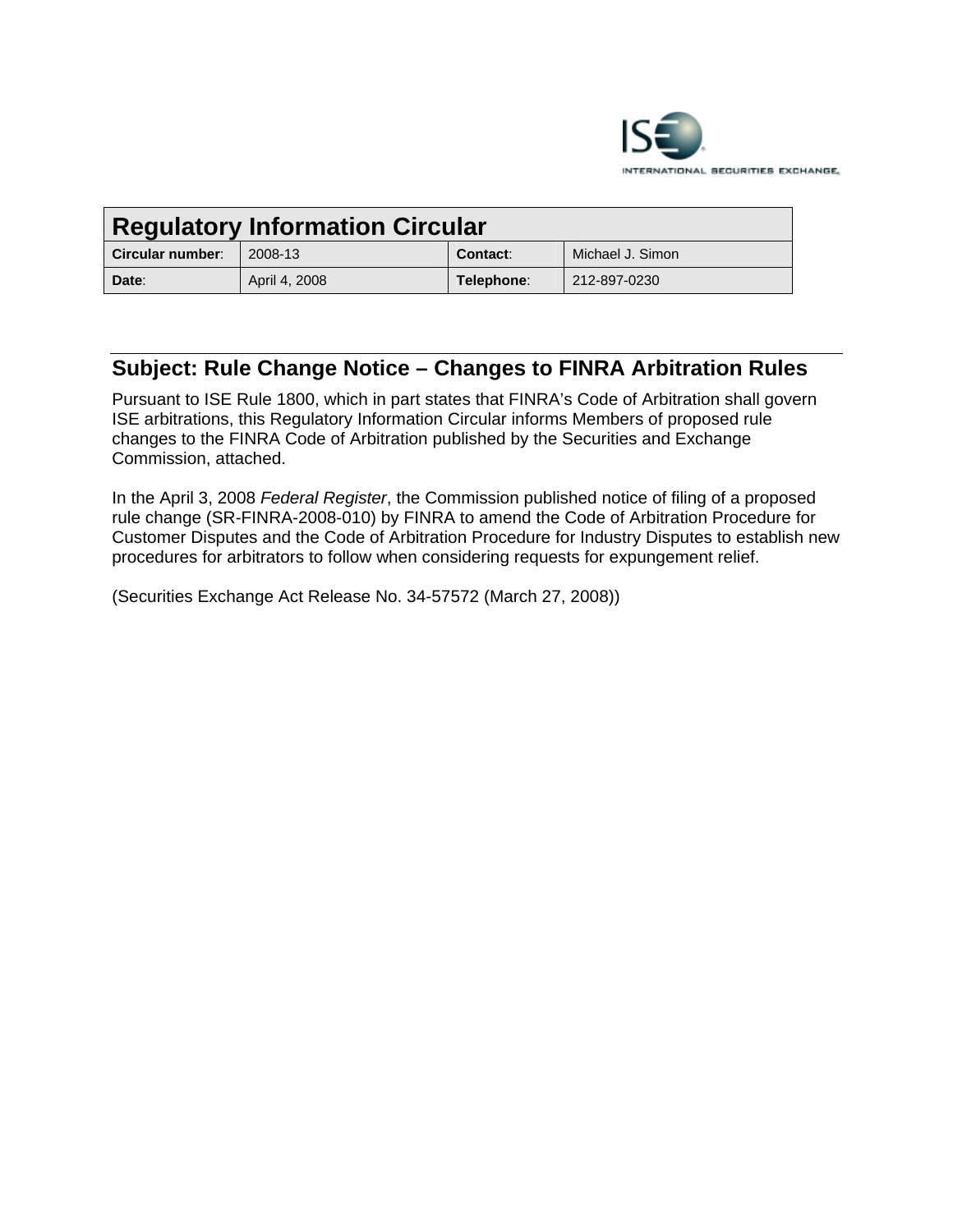# **SECURITIES AND EXCHANGE COMMISSION**

**[Release No. 34–57572; File No. SR–FINRA– 2008–010]** 

# **Self-Regulatory Organizations: Financial Industry Regulatory Authority, Inc.; Notice of Filing of Proposed Rule Change Relating to Amendments to the Codes of Arbitration Procedure To Establish New Procedures for Arbitrators To Follow When Considering Requests for Expungement Relief**

#### March 27, 2008.

Pursuant to Section 19(b)(1) of the Securities Exchange Act of 1934 (''Act'')1 and Rule 19b–4 thereunder,2 notice is hereby given that on March 13, 2008, Financial Industry Regulatory Authority, Inc. (''FINRA'') (f/k/a National Association of Securities Dealers, Inc. (''NASD'')) filed with the Securities and Exchange Commission (''SEC'' or ''Commission'') the proposed rule change as described in Items I, II, and III below, which Items have been prepared by FINRA. The Commission is publishing this notice to solicit comments on the proposed rule change from interested persons.

#### **I. Self-Regulatory Organization's Statement of the Terms of Substance of the Proposed Rule Change**

FINRA is proposing Rule 12805 of the Code of Arbitration Procedure for Customer Disputes (''Customer Code'') and Rule 13805 of the Code of Arbitration Procedure for Industry Disputes (''Industry Code'') to establish new procedures that arbitrators must follow when considering requests for expungement relief under Rule 2130.

Below is the text of the proposed rule change. All the text is new.

\* \* \* \* \*

12805. Expungement of Customer Dispute Information Under Rule 2130

In order to grant expungement of customer dispute information under Rule 2130, the panel must:

(a) Hold a recorded hearing session (by telephone or in person) regarding the appropriateness of expungement. This paragraph will apply to cases administered under Rule 12800 even if a customer did not request a hearing on the merits.

(b) In cases involving settlements, review settlement documents and consider the amount of payments made to any party and any other terms and conditions of a settlement.

(c) Indicate in the arbitration award which of the Rule 2130 grounds for expungement serve(s) as the basis for its expungement order and provide a brief written explanation of the reason(s) for its finding that one or more Rule 2130 grounds for expungement applies to the facts of the case.

(d) Assess all forum fees for hearing sessions in which the sole topic is the determination of the appropriateness of expungement against the parties requesting expungement relief. 13805. Expungement of Customer Dispute Information under Rule 2130

In order to grant expungement of customer dispute information under Rule 2130, the panel must:

(a) Hold a recorded hearing session (by telephone or in person) regarding the appropriateness of expungement. This paragraph will apply to cases administered under Rule 13800 even if a claimant did not request a hearing on the merits.

(b) In cases involving settlements, review settlement documents and consider the amount of payments made to any party and any other terms and conditions of a settlement.

(c) Indicate in the arbitration award which of the Rule 2130 grounds for expungement serve(s) as the basis for its expungement order and provide a brief written explanation of the reason(s) for its finding that one or more Rule 2130 grounds for expungement applies to the facts of the case.

(d) Assess all forum fees for hearing sessions in which the sole topic is the determination of the appropriateness of expungement against the parties requesting expungement relief. \* \* \* \* \*

# **II. Self-Regulatory Organization's Statement of the Purpose of, and Statutory Basis for, the Proposed Rule Change**

In its filing with the Commission, FINRA included statements concerning the purpose of and basis for the proposed rule change and discussed any comments it received on the proposed rule change. The text of these statements may be examined at the places specified in Item IV below. FINRA has prepared summaries, set forth in sections A, B, and C below, of the most significant aspects of such statements.

*A. Self-Regulatory Organization's Statement of the Purpose of, and Statutory Basis for, the Proposed Rule Change* 

FINRA is proposing to amend its Customer Code and Industry Code to

establish new procedures that arbitrators must follow when considering requests for expungement relief under Rule 2130. The procedures are designed to: (1) Make sure that arbitrators have the opportunity to consider the facts that support or weigh against a decision to grant expungement; and (2) ensure that expungement occurs only when the arbitrators find and document one of the narrow grounds specified in Rule 2130.

Proposed Rules 12805 and 13805 would require arbitrators considering an expungement request to hold a recorded hearing session by telephone or in person, provide a brief written explanation of the reasons for ordering expungement, and, in cases involving a settlement, review the settlement documents to examine the amount paid to any party and any other terms and conditions of the settlement that might raise concerns about the associated person's involvement in the alleged misconduct before awarding expungement. The proposed rule change would provide that the panel must assess forum fees for hearing sessions held solely for the purpose of considering expungement against the parties requesting the relief.

The proposed rule change would not affect FINRA's current practice of permitting expungement, without judicial intervention, of information from the Central Registration Depository (''CRD'') system as directed by arbitrators in intra-industry arbitration awards that involve associated persons and firms based on the defamatory nature of the information ordered expunged.3

#### Background

The CRD system, an online registration and licensing system, contains information regarding brokerdealers and their associated persons. It contains administrative information (e.g., personal, educational, and

 $115$  U.S.C. 78s(b)(1).

<sup>2</sup> 17 CFR 240.19b–4.

<sup>1.</sup> Purpose

<sup>3</sup> In its original filing with the Commission proposing Rule 2130 (*see* SR–NASD–2002–168), FINRA (then known as NASD) explained in Footnote 2 that ''NASD may execute, without a court order, arbitration awards rendered in disputes between registered representatives and firms that contain expungement directives in which the arbitration panel states that expungement relief is being granted because of the defamatory nature of the information. These expungements are not covered by the moratorium and will not be covered by the proposed rules and policies.'' In Amendment No. 1 to that filing (at page five), FINRA reiterated this point by stating ''NASD may execute, without a court order, an arbitration award rendered in a dispute between a member and a current or former associated person that contains an expungement directive in which the arbitration panel states that expungement relief is being granted based on the defamatory nature of the information.'' *See also NASD Notice to Members 04–16* (March 2004) n. 4.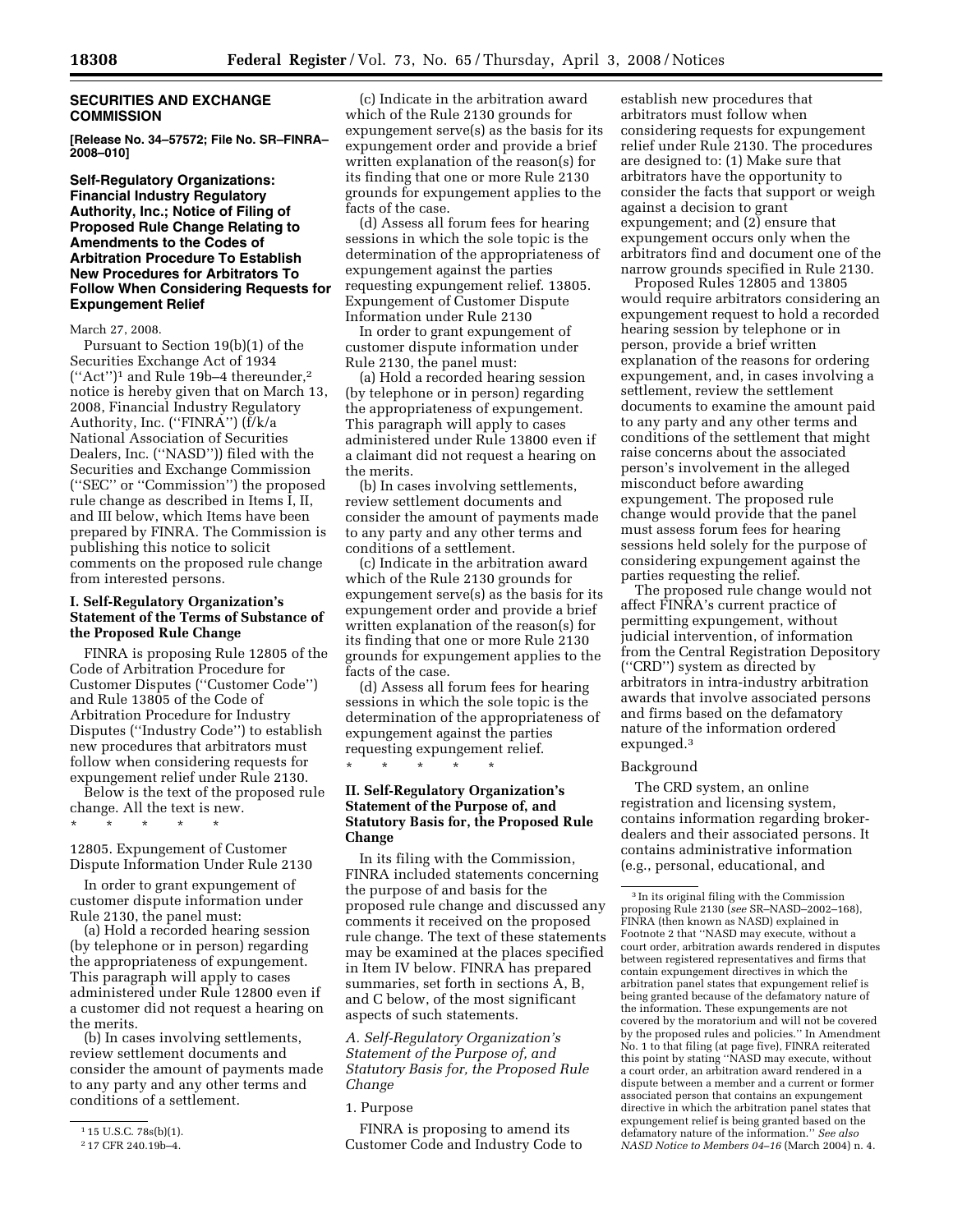employment history) and disclosure information (e.g., criminal matters, regulatory and disciplinary actions, civil judicial actions, and information relating to customer disputes). Members of the securities industry, state and federal regulators, and self-regulatory organizations use the CRD system. Although public investors do not have access to the CRD system, much of the information in that system is available to investors through FINRA BrokerCheck and individual state disclosure programs.4 FINRA recognizes that accurate and complete reporting in the CRD system is an important aspect of investor protection.

FINRA operates the CRD system pursuant to policies developed jointly with the North American Securities Administrators Association (NASAA). FINRA works with the SEC, NASAA, other members of the regulatory community, and broker-dealer firms to establish policies and procedures reasonably designed to ensure that information submitted to and maintained in the CRD system is accurate and complete. These procedures, among other things, cover expungement of information from the CRD system.

In December 2003, the SEC approved NASD Rule 2130, which contains procedures for expungement of customer dispute information from the CRD System.5 It requires that FINRA members or associated persons name FINRA as an additional party in any court proceeding in which they seek an order to expunge customer dispute information or request confirmation of an award containing an order of expungement.

Under Rule 2130, FINRA may waive the requirement to be named as a party if it determines that the expungement relief is based on an affirmative judicial or arbitral finding that: (i) The claim, allegation, or information is factually impossible or clearly erroneous; (ii) the registered person was not involved in the alleged investment-related sales practice violation, forgery, theft, misappropriation, or conversion of funds; or (iii) the claim, allegation, or information is false. If expungement relief is based on a judicial or arbitral finding other than as enumerated immediately above, FINRA may also

waive the requirement to be named as a party if it determines that the expungement relief and accompanying findings on which it is based are meritorious and that expungement would not have a material adverse effect on investor protection, the integrity of the CRD system, or regulatory requirements.

Proposed new Rules 12805 and 13805 would set forth procedures that arbitrators must follow before recommending expungement of information related to arbitration cases from an associated person's CRD record. If the arbitrators do not fully adhere to these procedures, FINRA may determine not to waive the obligation under Rule 2130 to be named as a party to an expungement proceeding.

Sometimes, arbitrators will order expungement at the conclusion of an evidentiary hearing on the merits of the case. More often, however, arbitrators will order expungement at the request of a party to facilitate settlement of the dispute. For example, customers may receive monetary compensation as part of a settlement, the terms of which require the customer to consent to (or not oppose) the entry of a stipulated award containing an order of expungement. In such cases, FINRA expected that arbitrators would examine the amount paid to any party and any other terms and conditions of the settlement that might raise concerns about the associated person's behavior before awarding expungement.<sup>6</sup> Contrary to this expectation, however, arbitrators often did not inquire into the terms of settlement agreements.

In order for arbitrators to perform the critical fact finding necessary before granting expungement, the proposed rule change would require arbitrators to hold a recorded hearing session by telephone or in person. The requirement of a hearing session would ensure that arbitrators consider the facts that support or weigh against a decision to grant expungement. In cases involving settlements, the proposal would require arbitrators to review the settlement documents, consider the amount paid to any party, and consider any other terms and conditions of the settlement that might raise concerns about the associated person's involvement in the alleged misconduct before awarding expungement.

The proposed rule change would require arbitrators to indicate which of the Rule 2130 grounds for expungement serve as the basis for their expungement order, and provide a brief written explanation of the reasons for ordering

expungement under Rule 2130. This new requirement would address issues concerning judicial confirmation of awards containing orders of expungement, as demonstrated in a recent state court case<sup>7</sup> in which the court expressed concern that the arbitrators did not describe ''a single fact or circumstance'' 8 for their conclusion that the claims were factually impossible or clearly erroneous (one of the grounds for expungement enumerated in Rule 2130). As a result, the court ordered the arbitrators to conduct a hearing to clarify the facts and circumstances that led them to order expungement. The proposed requirement of a written explanation would provide regulators with additional insight into why arbitrators awarded expungement based on what might appear to be questionable facts and circumstances (e.g., cases involving payment of significant monetary compensation to the customer).9

The proposed rule change also would require the arbitrators to assess all forum fees for hearing sessions in which the sole topic is the determination of the appropriateness of expungement against the parties requesting expungement relief. In cases that settle, industry parties often seek expungement. In such cases, parties generally present arguments solely on the issue of expungement. In these circumstances, FINRA believes the fee for that hearing session should not be assessed against a customer.10

In cases administered under Rule 12800 or Rule 13800 (Simplified Arbitration), a hearing on the merits normally is held only at the request of a customer or claimant, respectively. The proposed rule change would clarify that if parties request expungement relief in such cases, a hearing session would be held to determine the appropriateness of the request even if a hearing on the merits was not requested. Any forum fees for hearing sessions associated with a request for expungement would be assessed against the parties making the request.

As noted above, the proposed rule change would not affect FINRA's current practice of permitting

<sup>4</sup>FINRA BrokerCheck is a free online tool to help investors check the background of current and former FINRA-registered securities firms and brokers.

<sup>5</sup>Securities Exchange Act Release No. 48933 (December 16, 2003), 68 FR 74667 (December 24, 2003). Rules 2130 applies to all cases filed on or after April 12, 2004; *see NASD Notice to Members* 

<sup>&</sup>lt;sup>6</sup> See NASD Notice to Members 04–43 (June 2004).

<sup>7</sup> *Matter of Sage, Rutty & Co., Inc.* v. *Salzberg,*  Index No. 2007–01942 (N.Y. Sup. Ct. May 30, 2007). 8 *Id.* at 4.

<sup>9</sup> In such cases, the payment may be based on the behavior of someone other than the associated person who is seeking expungement.

<sup>10</sup> In those situations where the issue of expungement does not constitute the sole topic considered by the arbitrators during a hearing session, the panel will determine the hearing session fee that each party must pay. See Rules 12902(a) and 13902(a).